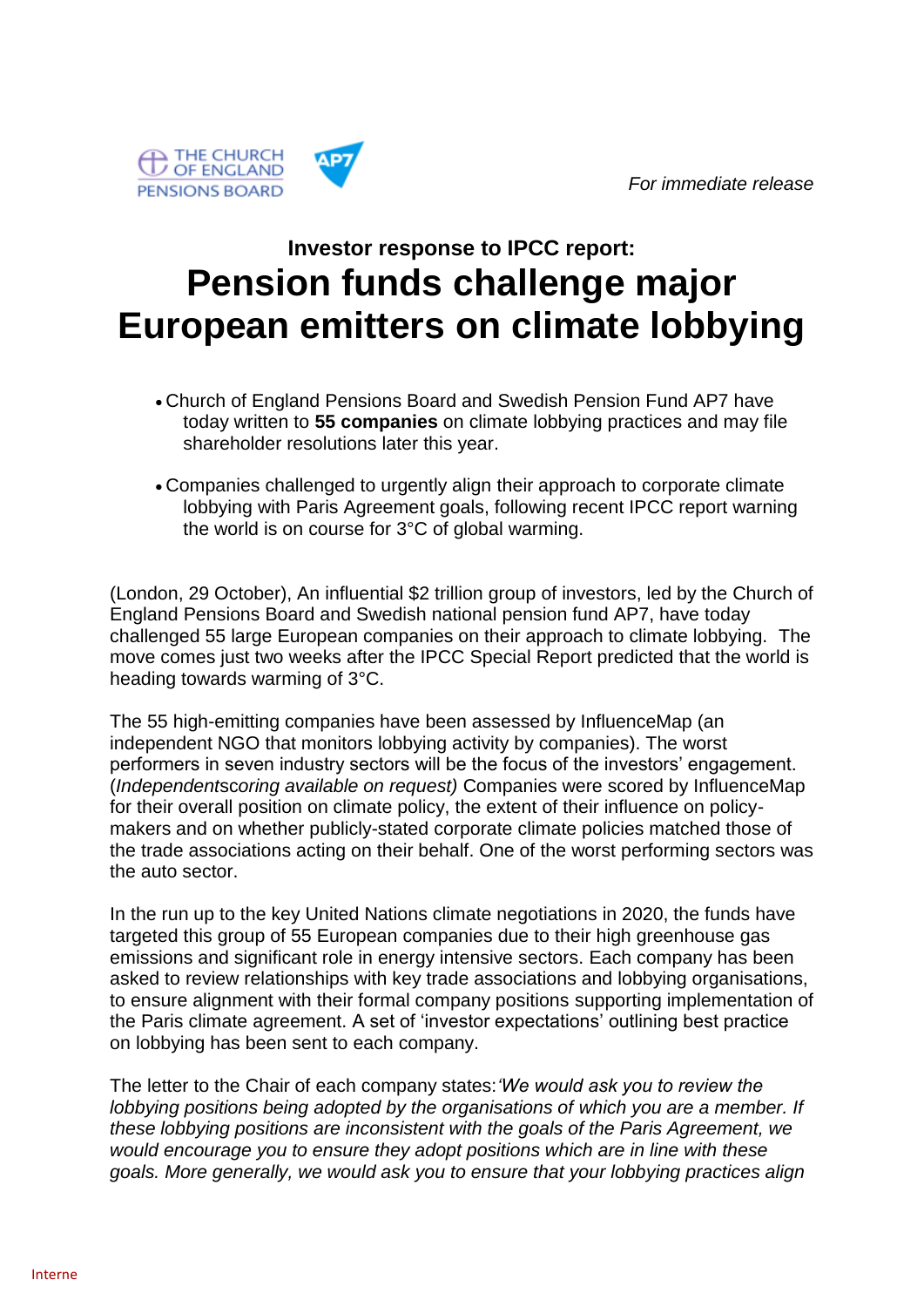*with the 'Investor Expectations' document you have been sent, and that you are transparent about your own policy positions and how you ensure these are implemented in your direct and in-direct lobbying activities.'*

## *Adam Matthews, Director of Ethics & Engagement, Church of England Pensions Board, said:*

*"Misleading and misaligned corporate lobbying practices undermine the ability of governments to act on climate change and meet the goals of the Paris Agreement. The influence of trade associations is often exerted behind closed doors and can be deeply insidious to public policy making on climate change. As the recent report from the IPCC clearly highlighted, the stakes are high and time is against us. It is therefore right that investors are challenging Europe's most high-emitting companies to ensure consistency in their lobbying practices."*

## *Charlotta* **Dawidowski Sydstrand, Sweden's AP7 Pension Fund, said:**

*"AP7 has identified that weaknesses in current climate policy globally pose a risk to the long-term value growth of our pension portfolios. At this point in time we find it unacceptable that companies counteract ambitious climate policy, either directly or through their business organisations. Lobbying on climate issues should be evaluated, managed and reported on transparently. We are hoping this will become a natural component of companies' sustainability reporting."* 

**Stephanie Pfeiffer, CEO of the Institutional Investors Group on Climate Change (IIGCC),** commenting on the action taken by the pension funds explains:

*"Long-term investors have a clear interest in the Paris Agreement being implemented to support the necessary transition to a low-carbon global economy. Shareholders should rightly expect companies in which they invest to advocate for the climate policy required for this to happen. This includes ensuring the trade bodies of which they are members are working to the same end."*

The IIGCC is the European forum for investor collaboration on climate action with over 160 investor members and €21 trillion in assets collectively under management.

**Alice Garton, lawyer at ClientEarth** who are supportive of the shareholder engagement, said:

*"Fossil fuel companies are seeing the energy transition bite and their executives are starting to panic. Coal and diesel in particular are seeing an existential threat. But aggressively lobbying to keep these outdated business models intact while publicfacing statements assure shareholders the business cares about the climate is deeply hypocritical – and as we've seen in the US, puts businesses at real risk of litigation. You cannot say you are actively working to tackle climate change while pouring money into campaigns that seek to maintain a high-carbon economy. It is misleading and a threat to the value of investors' shares. We commend these investors for their leadership in taking this issue to the boardrooms of major emitters."*

The letter to the companies outlines three key reasons why *c*corporate lobbying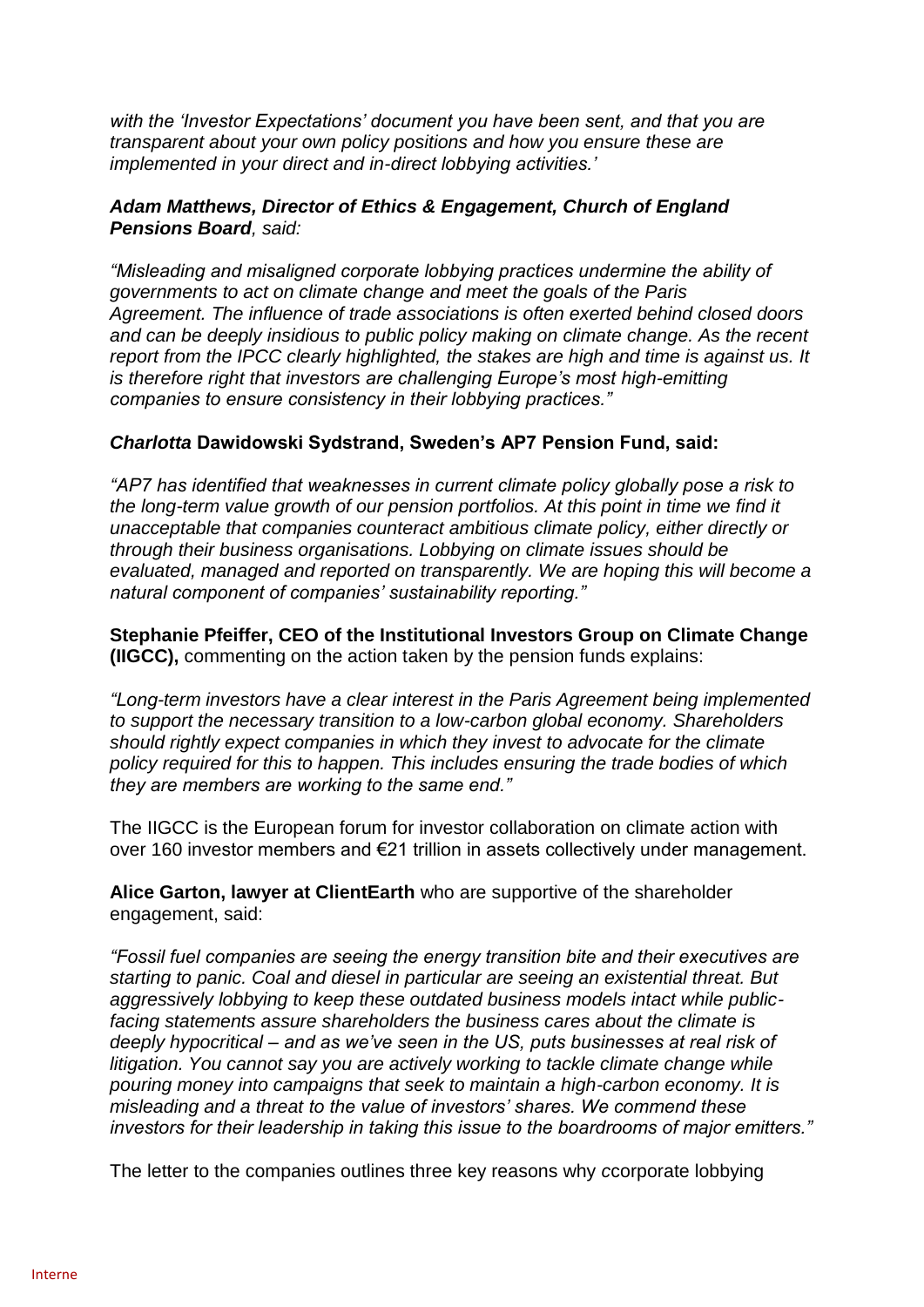activities that are inconsistent with meeting the goals of the Paris Agreement present financial risks to investors:

- 1. **Regulatory risks:** Delay in action now is likely to result in the need for stronger and more drastic regulatory interventions later, leading to much higher costs for companies.
- 2. **Systemic economic risks:** Delay in the implementation of the Paris Agreement increases the physical risks of climate change, posing a systemic risk to economic stability, and introducing uncertainty and volatility into investor portfolios.
- 3. **Reputational and legal risks:** Companies may face backlash from their consumers, investors or other stakeholders if they or the organisations that they support are seen to be delaying or blocking effective climate policy. This may also lead to legal risk, particularly for companies which continue to invest in high-carbon projects, or whose corporate disclosures are alleged to be misleading.

The investor action follows the news of a [leaked document](http://cts.vresp.com/c/?ESGCommunications/a37aade772/5d5da462da/93bf1ab8ac) in September that suggested that BusinessEurope, a large confederation representing trade bodies across the EU, was planning to "oppose" greater EU ambition on climate policy.

## Notes to editor

- For more information or exclusive interviews with Adam Matthews or Charlotta Dawidowski Sydstrand please contact:
	- **Caroline Barraclough, ESG Communications t: +44 (0)7503 771694 | e: [carolineb@esgcomms.com](mailto:carolineb@esgcomms.com)**
- Research was carried out by InfluenceMap with details of this scoring methodology available on request. Please note that the lack of transparency around corporate climate lobbying activities means that the InfluenceMap data can, inevitably, only be used as a gauge to identify leaders and laggards. The core focus of initial shareholder engagement at this stage is therefore to seek clarification from each company on lobbying positions being adopted by the organisations of which they are members and requesting alignment with the 'Investor Expectations' outlined where necessary.
- The 'Investor Expectations' document sent to the 55 companies is available on request. The 'Investor Expectations' document is supported by AP7, The Church of England Pensions Board and the Institutional Investors Group on Climate Change (IIGCC) organisation.

Total list of 55 companies by sector are:

| <b>Autos</b>                      | <b>Chemicals</b>             | Food &<br>Bev &<br><b>Industrials</b> | <b>Mining &amp; Metals</b> |                         | Oil & gas Transportation | <b>Utilities</b> |
|-----------------------------------|------------------------------|---------------------------------------|----------------------------|-------------------------|--------------------------|------------------|
| Fiat Chrysler<br>Automobiles BASF |                              | Siemens                               | Rio Tinto Group            | ΒP                      | Rolls-Royce              | RWE              |
| Daimler                           | Bayer                        | Danone                                | <b>ArcelorMittal</b>       | Total                   | Air France-KLM           | PGE<br>Group     |
| <b>BMW Group</b>                  | LyondellBasell<br>Industries | Philips                               | Glencore<br>International  | Royal<br>Dutch<br>Shell | Airbus Group             | Centrica         |